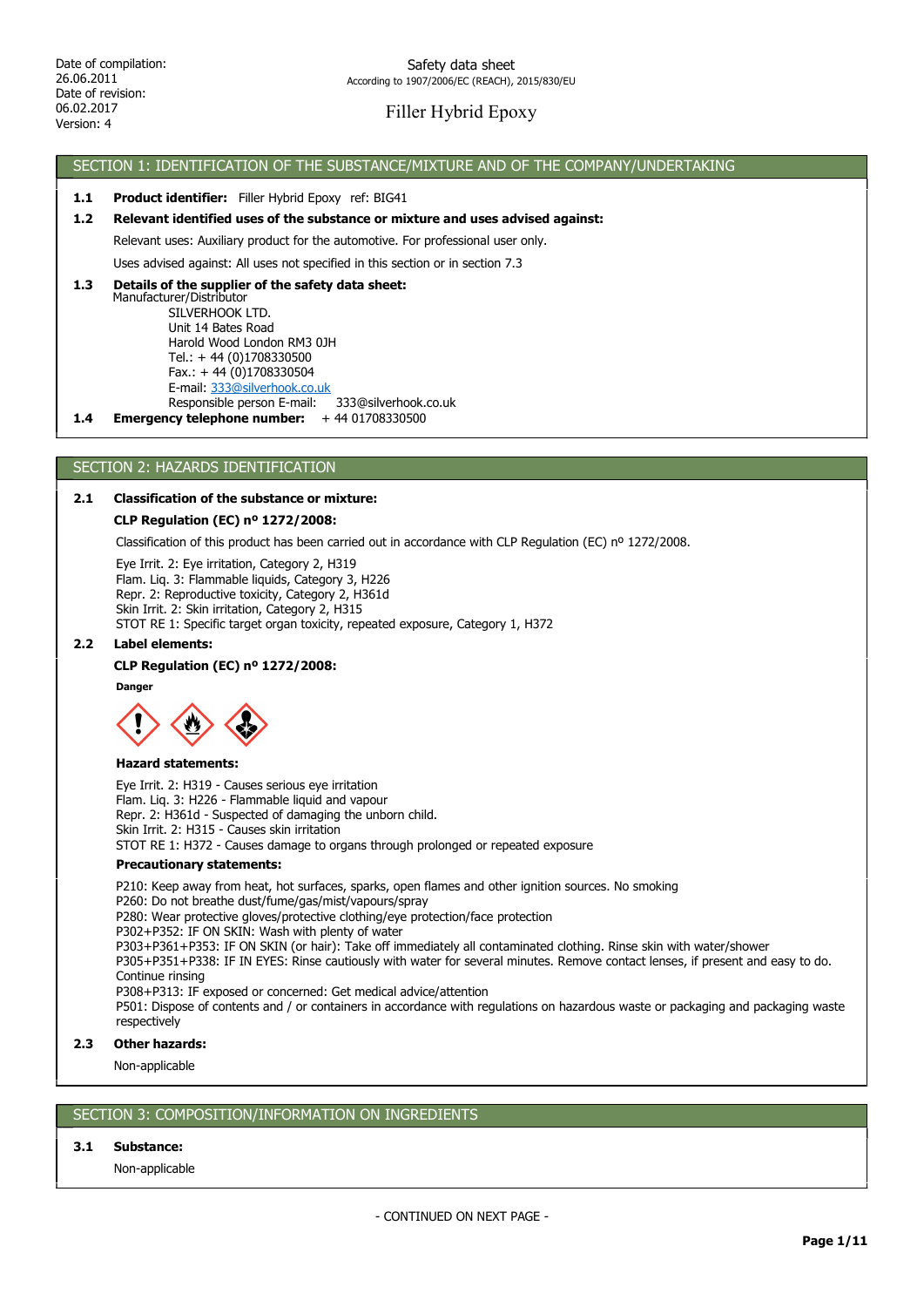# Filler Hybrid Epoxy

## SECTION 3: COMPOSITION/INFORMATION ON INGREDIENTS (continued)

## 3.2 Mixture:

## Chemical description: Polyester resin

#### Components:

In accordance with Annex II of Regulation (EC) nº1907/2006 (point 3), the product contains:

| <b>Identification</b>                                          | Chemical name/Classification |                                                                                                                             | Concentration |
|----------------------------------------------------------------|------------------------------|-----------------------------------------------------------------------------------------------------------------------------|---------------|
| CAS:<br>100-42-5<br>IEC:<br>202-851-5                          | <b>Styrene Monomer</b>       | ATP ATP06                                                                                                                   |               |
| Index: 601-026-00-0<br>REACH: 01-2119457861-32-<br><b>XXXX</b> | Regulation 1272/2008         | Acute Tox. 4: H332; Eye Irrit. 2: H319; Flam. Lig. 3: H226; Repr. 2: H361; Skin Irrit.<br>2: H315: STOT RE 1: H372 - Danger | l 10 - <25 %  |

To obtain more information on the risk of the substances consult sections 8, 11, 12, 15 and 16.

## SECTION 4: FIRST AID MEASURES

#### 4.1 Description of first aid measures:

The symptoms resulting from intoxication can appear after exposure, therefore, in case of doubt, seek medical attention for direct exposure to the chemical product or persistent discomfort, showing the SDS of this product.

## By inhalation:

Remove the person affected from the area of exposure, provide with fresh air and keep at rest. In serious cases such as cardiorespiratory failure, artificial resuscitation techniques will be necessary (mouth to mouth resuscitation, cardiac massage, oxygen supply, etc.) requiring immediate medical assistance.

### By skin contact:

Remove contaminated clothing and footwear, rinse skin or shower the person affected if appropriate with plenty of cold water and neutral soap. In serious cases see a doctor. If the product causes burns or freezing, clothing should not be removed as this could worsen the injury caused if it is stuck to the skin. If blisters form on the skin, these should never be burst as this will increase the risk of infection.

## By eye contact:

Rinse eyes thoroughly with lukewarm water for at least 15 minutes. Do not allow the person affected to rub or close their eyes. If the injured person uses contact lenses, these should be removed unless they are stuck to the eyes, as this could cause further damage. In all cases, after cleaning, a doctor should be consulted as quickly as possible with the SDS of the product.

#### By ingestion/aspiration:

Do not induce vomiting, but if it does happen keep the head down to avoid aspiration. Keep the person affected at rest. Rinse out the mouth and throat, as they may have been affected during ingestion.

#### 4.2 Most important symptoms and effects, both acute and delayed:

Acute and delayed effects are indicated in sections 2 and 11.

#### 4.3 Indication of any immediate medical attention and special treatment needed:

Non-applicable

## SECTION 5: FIREFIGHTING MEASURES

#### 5.1 Extinguishing media:

If possible use polyvalent powder fire extinguishers (ABC powder), alternatively use foam or carbon dioxide extinguishers (CO2). IT IS RECOMMENDED NOT to use tap water as an extinguishing agent.

#### 5.2 Special hazards arising from the substance or mixture:

As a result of combustion or thermal decomposition reactive sub-products are created that can become highly toxic and, consequently, can present a serious health risk.

### 5.3 Advice for firefighters:

Depending on the magnitude of the fire it may be necessary to use full protective clothing and individual respiratory equipment. Minimum emergency facilities and equipment should be available (fire blankets, portable first aid kit,...) in accordance with Directive 89/654/EC.

### Additional provisions:

Act in accordance with the Internal Emergency Plan and the Information Sheets on actions to take after an accident or other emergencies. Destroy any source of ignition. In case of fire, refrigerate the storage containers and tanks for products susceptible to inflammation, explosion or BLEVE as a result of high temperatures. Avoid spillage of the products used to extinguish the fire into an aqueous medium.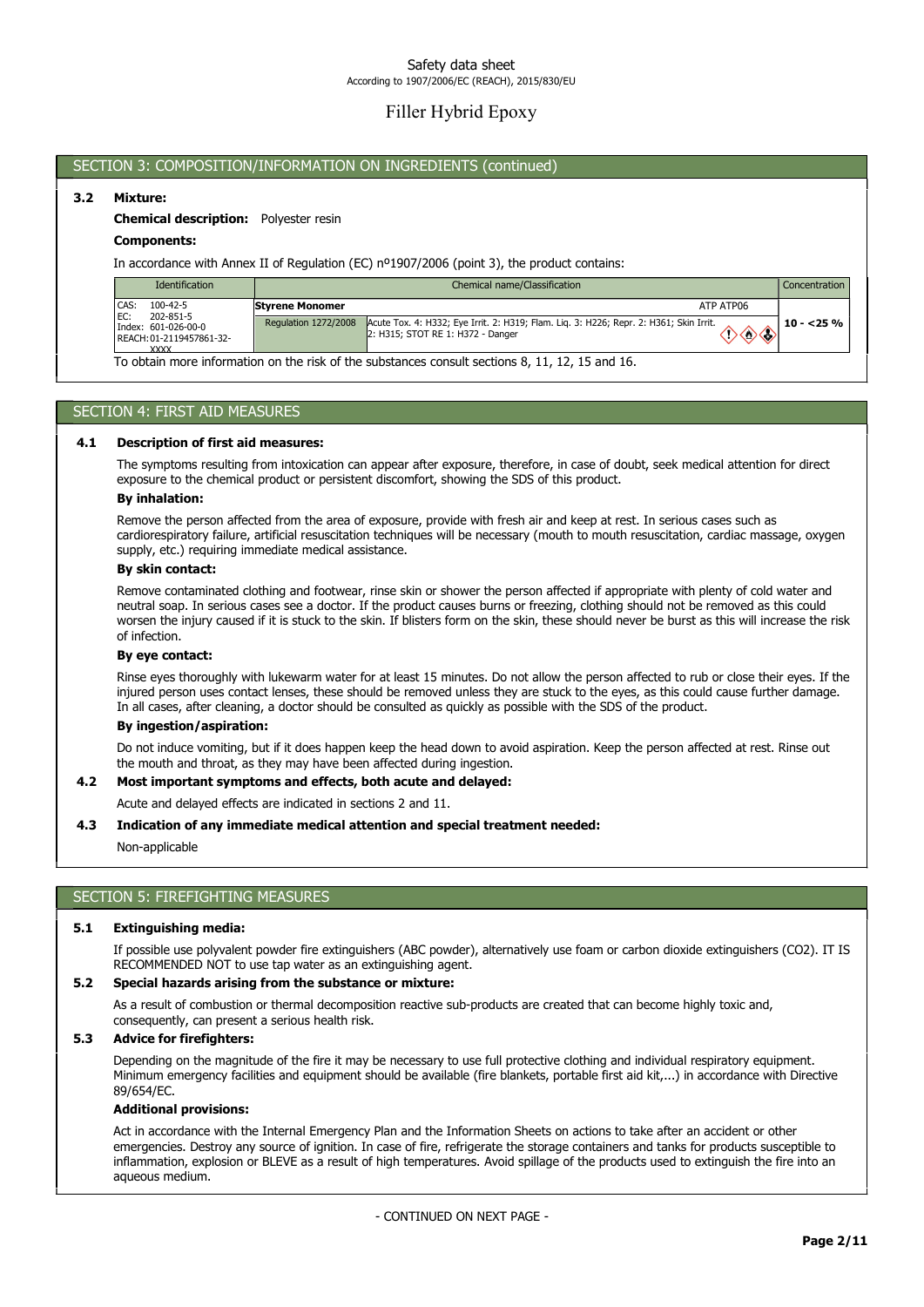# Filler Hybrid Epoxy

#### SECTION 6: ACCIDENTAL RELEASE MEASURES

#### 6.1 Personal precautions, protective equipment and emergency procedures:

Isolate leaks provided that there is no additional risk for the people performing this task. Evacuate the area and keep out those without protection. Personal protection equipment must be used against potential contact with the spilt product (See section 8). Above all prevent the formation of any vapour-air flammable mixtures, through either ventilation or the use of an inertization agent. Destroy any source of ignition. Eliminate electrostatic charges by interconnecting all the conductive surfaces on which static electricity could form, and also ensuring that all surfaces are connected to the ground.

#### 6.2 Environmental precautions:

This product is not classified as hazardous to the environment. Keep product away from drains, surface and underground water.

## 6.3 Methods and material for containment and cleaning up:

It is recommended:

Absorb the spillage using sand or inert absorbent and move it to a safe place. Do not absorb in sawdust or other combustible absorbents. For any concern related to disposal consult section 13.

#### 6.4 Reference to other sections:

See sections 8 and 13.

## SECTION 7: HANDLING AND STORAGE

### 7.1 Precautions for safe handling:

A.- Precautions for safe manipulation

Comply with the current legislation concerning the prevention of industrial risks. Keep containers hermetically sealed. Control spills and residues, destroying them with safe methods (section 6). Avoid leakages from the container. Maintain order and cleanliness where dangerous products are used.

B.- Technical recommendations for the prevention of fires and explosions

Transfer in well ventilated areas, preferably through localized extraction. Fully control sources of ignition (mobile phones, sparks,…) and ventilate during cleaning operations. Avoid the existence of dangerous atmospheres inside containers, applying inertization systems where possible. Transfer at a slow speed to avoid the creation of electrostatic charges. Against the possibility of electrostatic charges: ensure a perfect equipotential connection, always use groundings, do not wear work clothes made of acrylic fibres, preferably wearing cotton clothing and conductive footwear. Comply with the essential security requirements for equipment and systems defined in Directive 94/9/EC (ATEX 100) and with the minimum requirements for protecting the security and health of workers under the selection criteria of Directive 1999/92/EC (ATEX 137). Consult section 10 for conditions and materials that should be avoided.

C.- Technical recommendations to prevent ergonomic and toxicological risks

PREGNANT WOMEN SHOULD NOT BE EXPOSED TO THIS PRODUCT. Transfer in fixed places that comply with the necessary security conditions (emergency showers and eyewash stations in close proximity), using personal protection equipment, especially on the hands and face (See section 8). Limit manual transfers to containers of small amounts. Do not eat or drink during the process, washing hands afterwards with suitable cleaning products.

D.- Technical recommendations to prevent environmental risks

It is recommended to have absorbent material available at close proximity to the product (See subsection 6.3)

#### 7.2 Conditions for safe storage, including any incompatibilities:

| A.- Technical measures for storage |       |
|------------------------------------|-------|
| Minimum Temp.:                     | 5 OC  |
| Maximum Temp.:                     | 35 °C |

Maximum time: 18 Months

B.- General conditions for storage

Avoid sources of heat, radiation, static electricity and contact with food. For additional information see subsection 10.5

#### 7.3 Specific end use(s):

Except for the instructions already specified it is not necessary to provide any special recommendation regarding the uses of this product.

## SECTION 8: EXPOSURE CONTROLS/PERSONAL PROTECTION

#### 8.1 Control parameters: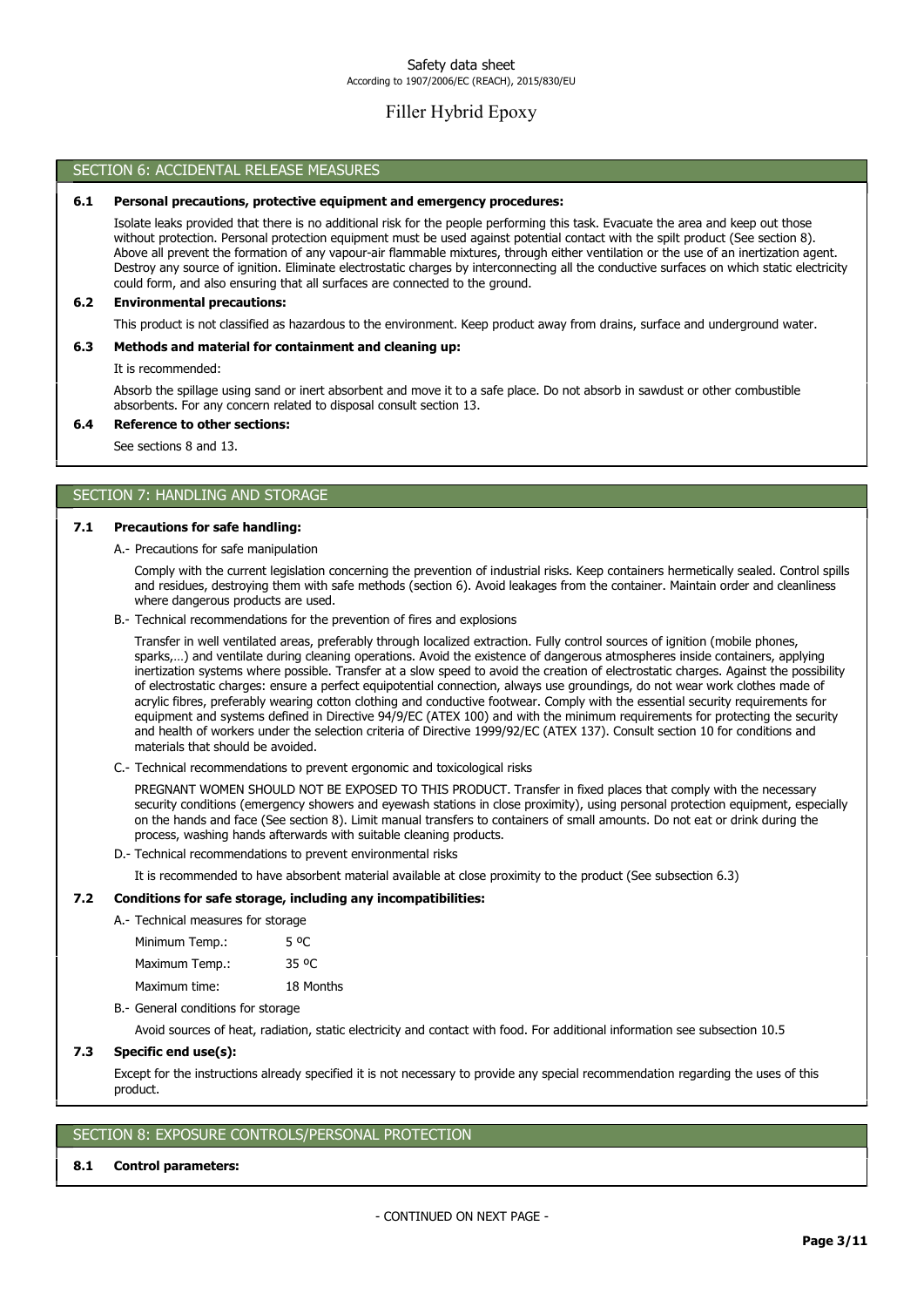# Filler Hybrid Epoxy

## SECTION 8: EXPOSURE CONTROLS/PERSONAL PROTECTION (continued)

Substances whose occupational exposure limits have to be monitored in the work environment

There are no occupational exposure limits for the substances contained in the product

### DNEL (Workers):

|                        |             | Short exposure       |                |                     | Long exposure  |
|------------------------|-------------|----------------------|----------------|---------------------|----------------|
| <b>Identification</b>  |             | Systemic             | Local          | Systemic            | Local          |
| <b>Styrene Monomer</b> | <b>Oral</b> | Non-applicable       | Non-applicable | Non-applicable      | Non-applicable |
| CAS: 100-42-5          | Dermal      | Non-applicable       | Non-applicable | 406 mg/kg           | Non-applicable |
| EC: 202-851-5          | Inhalation  | $289 \text{ mg/m}^3$ | 306 mg/m $3$   | $85 \text{ mg/m}^3$ | Non-applicable |

#### DNEL (General population):

|                 |             |                         | Short exposure          | Long exposure          |                |
|-----------------|-------------|-------------------------|-------------------------|------------------------|----------------|
| Identification  |             | Systemic                | Local                   | Systemic               | Local          |
| Styrene Monomer | <b>Oral</b> | Non-applicable          | Non-applicable          | $2,1$ mg/kg            | Non-applicable |
| CAS: 100-42-5   | Dermal      | Non-applicable          | Non-applicable          | 343 mg/kg              | Non-applicable |
| EC: 202-851-5   | Inhalation  | $174,25 \text{ mg/m}^3$ | $182,75 \text{ mg/m}^3$ | 10,2 mg/m <sup>3</sup> | Non-applicable |

#### PNEC:

| Identification         |              |                     |                         |                |
|------------------------|--------------|---------------------|-------------------------|----------------|
| <b>Styrene Monomer</b> | <b>ISTP</b>  | 5 mg/L              | Fresh water             | $0.028$ mg/L   |
| CAS: 100-42-5          | Soil         | $0.2 \text{ mg/kg}$ | Marine water            | $0,0028$ mg/L  |
| EC: 202-851-5          | Intermittent | $0.04$ ma/L         | Sediment (Fresh water)  | $0.614$ mg/kg  |
|                        | <b>Oral</b>  | Non-applicable      | Sediment (Marine water) | $0.0614$ mg/kg |

#### 8.2 Exposure controls:

A.- General security and hygiene measures in the work place

In accordance with the order of importance to control professional exposure (Directive 98/24/EC) it is recommended to use localized extraction in the work area as a collective protection measure to avoid exceeding the professional exposure limits. In case of using individual protection equipment they should have the CE marking in accordance with Directive 89/686/EC. For more information on Personal Protection Equipment (storage, use, cleaning, maintenance, class of protection,…) consult the information leaflet provided by the manufacturer. For additional information see subsection 7.1.

All information contained herein is a recommendation which needs some specification from the labour risk prevention services as it is not known whether the company has additional measures at its disposal.

#### B.- Respiratory protection

| Pictogram                                                          | <b>PPE</b>                           | Labelling      | <b>CEN Standard</b> | Remarks                                                                                                                                                                       |
|--------------------------------------------------------------------|--------------------------------------|----------------|---------------------|-------------------------------------------------------------------------------------------------------------------------------------------------------------------------------|
| $\{\circ\circ\}$<br>8<br>Mandatory respiratory<br>tract protection | Filter mask for gases and<br>vapours | <b>CAT III</b> | EN 405:2001+A1:2009 | Replace when there is a taste or smell of the<br>contaminant inside the face mask. If the contaminant<br>comes with warnings it is recommended to use<br>isolation equipment. |

C.- Specific protection for the hands

| Pictogram                                  | <b>PPE</b>                                   | Labelling      | <b>CEN Standard</b>                                           | Remarks                                                                                                                                                                                                        |
|--------------------------------------------|----------------------------------------------|----------------|---------------------------------------------------------------|----------------------------------------------------------------------------------------------------------------------------------------------------------------------------------------------------------------|
| <b>ANA</b><br>Mandatory hand<br>protection | NON-disposable chemical<br>protective gloves | <b>CAT III</b> | EN 374-1:2003<br>EN 374-3:2003/AC:2006<br>EN 420:2003+A1:2009 | The Breakthrough Time indicated by the<br>manufacturer must exceed the period during which<br>the product is being used. Do not use protective<br>creams after the product has come into contact with<br>skin. |

As the product is a mixture of several substances, the resistance of the glove material can not be calculated in advance with total reliability and has therefore to be checked prior to the application

D.- Ocular and facial protection

| Pictogram                          | <b>PPE</b> | Labelling     | <b>CEN Standard</b>                                           | Remarks                                                                                                                         |
|------------------------------------|------------|---------------|---------------------------------------------------------------|---------------------------------------------------------------------------------------------------------------------------------|
| رب<br>Mandatory face<br>protection | Face mask  | <b>CAT II</b> | EN 166:2001<br>EN 167:2001<br>EN 168:2001<br>EN ISO 4007:2012 | Clean daily and disinfect periodically according to the<br>manufacturer's instructions. Use if there is a risk of<br>splashing. |
| E.- Bodily protection              |            |               |                                                               |                                                                                                                                 |

- CONTINUED ON NEXT PAGE -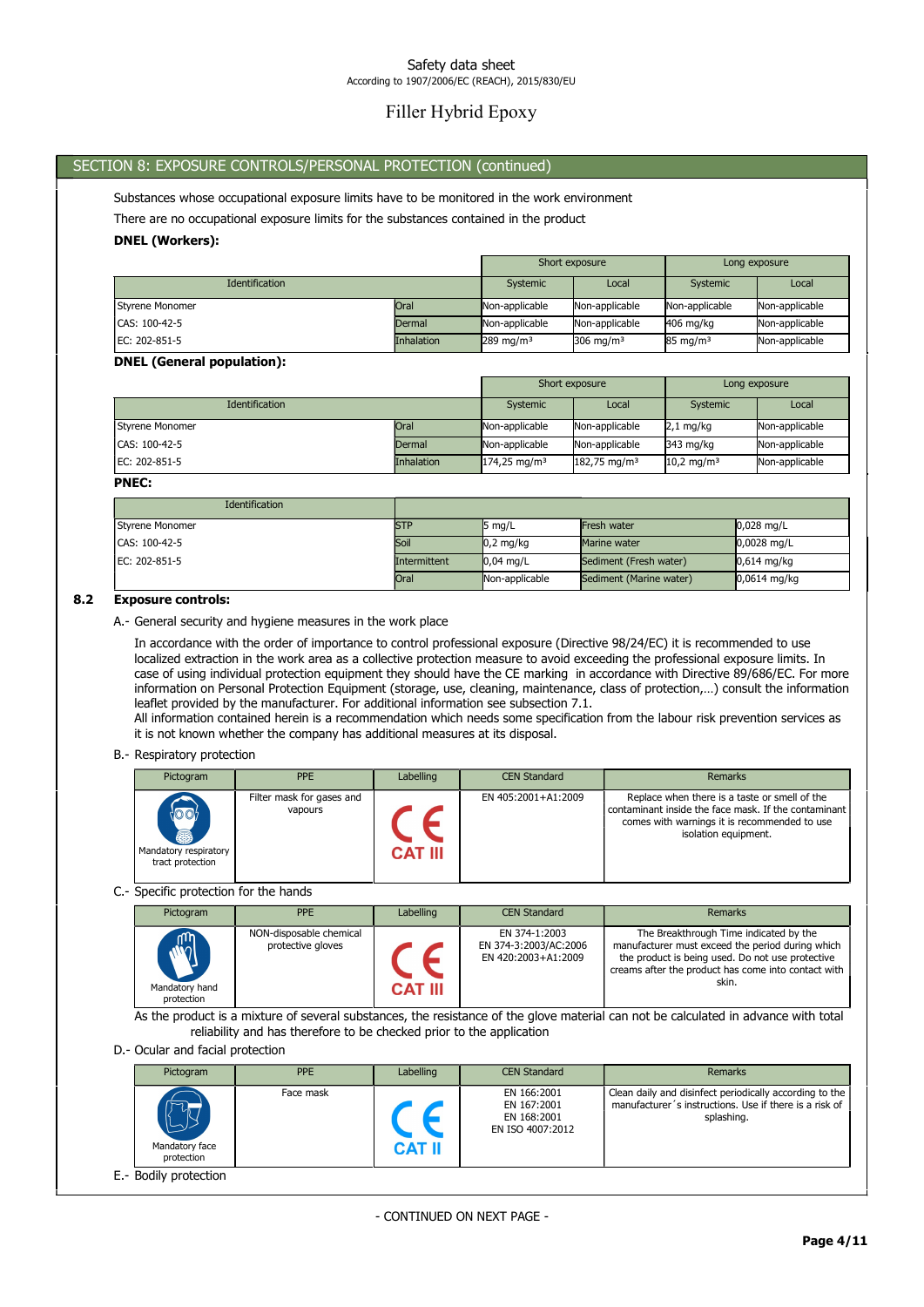# Filler Hybrid Epoxy

|                                       | SECTION 8: EXPOSURE CONTROLS/PERSONAL PROTECTION (continued)                                                 |                |                                                                                                                                                   |                                                                                                |  |
|---------------------------------------|--------------------------------------------------------------------------------------------------------------|----------------|---------------------------------------------------------------------------------------------------------------------------------------------------|------------------------------------------------------------------------------------------------|--|
| Pictogram                             | <b>PPE</b>                                                                                                   | Labelling      | <b>CEN Standard</b>                                                                                                                               | Remarks                                                                                        |  |
| Mandatory complete<br>body protection | Disposable clothing for<br>protection against chemical<br>risks, with antistatic and<br>fireproof properties | <b>CAT III</b> | EN 1149-1,2,3<br>EN 13034:2005+A1:2009<br>EN ISO 13982-1:2004/A1:2010<br>EN ISO 6529:2001<br>EN ISO 6530:2005<br>EN ISO 13688:2013<br>EN 464:1994 | For professional use only. Clean periodically<br>according to the manufacturer's instructions. |  |
| Mandatory foot<br>protection          | Safety footwear for protection<br>against chemical risk, with<br>antistatic and heat resistant<br>properties | <b>CAT III</b> | EN 13287:2008<br>EN ISO 20345:2011<br>EN 13832-1:2006                                                                                             | Replace boots at any sign of deterioration.                                                    |  |

## F.- Additional emergency measures

| Emergency measure      | <b>Standards</b>               | Emergency measure                                | <b>Standards</b>              |
|------------------------|--------------------------------|--------------------------------------------------|-------------------------------|
| AT<br>Emergency shower | ANSI Z358-1<br>ISO 3864-1:2002 | <b>O+</b><br>.<br><b>WHE</b><br>Eyewash stations | DIN 12 899<br>ISO 3864-1:2002 |

### Environmental exposure controls:

In accordance with the community legislation for the protection of the environment it is recommended to avoid environmental spillage of both the product and its container. For additional information see subsection 7.1.D

## Volatile organic compounds:

With regard to Directive 2010/75/EU, this product has the following characteristics:

| V.O.C. density at 20 $^{\circ}$ C: | 32 kg/m <sup>3</sup> (32 g/L) |
|------------------------------------|-------------------------------|
| Average carbon number:             | 8                             |
| Average molecular weight:          | $104,2$ g/mol                 |

## SECTION 9: PHYSICAL AND CHEMICAL PROPERTIES

## 9.1 Information on basic physical and chemical properties:

For complete information see the product datasheet.

| Appearance:                                                                                        |                        |  |  |  |
|----------------------------------------------------------------------------------------------------|------------------------|--|--|--|
| Physical state at 20 °C:                                                                           | Liquid                 |  |  |  |
| Appearance:                                                                                        | Dense                  |  |  |  |
| Color:                                                                                             | White                  |  |  |  |
| Odor:                                                                                              | Characteristic         |  |  |  |
| Odour threshold:                                                                                   | Non-applicable *       |  |  |  |
| <b>Volatility:</b>                                                                                 |                        |  |  |  |
| Boiling point at atmospheric pressure:                                                             | 145 °C                 |  |  |  |
| Vapour pressure at 20 °C:                                                                          | 622 Pa                 |  |  |  |
| Vapour pressure at 50 °C:                                                                          | 3297 Pa (3 kPa)        |  |  |  |
| Evaporation rate at 20 °C:                                                                         | Non-applicable *       |  |  |  |
| <b>Product description:</b>                                                                        |                        |  |  |  |
| Density at 20 °C:                                                                                  | 1810 kg/m <sup>3</sup> |  |  |  |
| Relative density at 20 °C:                                                                         | 1,81                   |  |  |  |
| Dynamic viscosity at 20 °C:                                                                        | Non-applicable *       |  |  |  |
| Kinematic viscosity at 20 °C:                                                                      | Non-applicable *       |  |  |  |
| Kinematic viscosity at 40 °C:                                                                      | Non-applicable *       |  |  |  |
| *Not relevant due to the nature of the product, not providing information property of its hazards. |                        |  |  |  |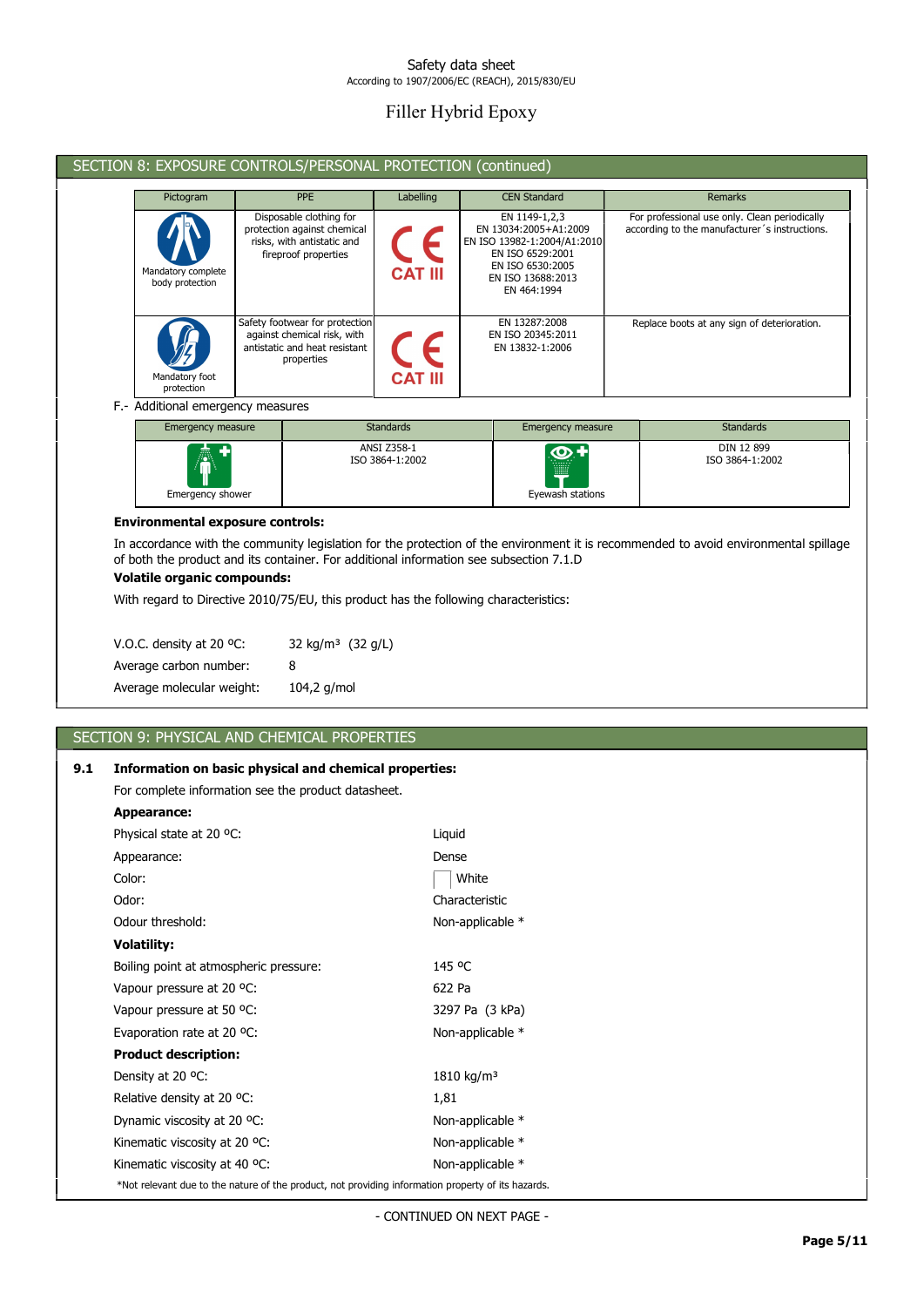# Filler Hybrid Epoxy

|     | SECTION 9: PHYSICAL AND CHEMICAL PROPERTIES (continued)                                            |                   |  |  |  |  |
|-----|----------------------------------------------------------------------------------------------------|-------------------|--|--|--|--|
|     | Concentration:                                                                                     | Non-applicable *  |  |  |  |  |
|     | pH:                                                                                                | Non-applicable *  |  |  |  |  |
|     | Vapour density at 20 °C:                                                                           | Non-applicable *  |  |  |  |  |
|     | Partition coefficient n-octanol/water 20 °C:                                                       | Non-applicable *  |  |  |  |  |
|     | Solubility in water at 20 °C:                                                                      | Non-applicable *  |  |  |  |  |
|     | Solubility properties:                                                                             | Non-applicable *  |  |  |  |  |
|     | Decomposition temperature:                                                                         | Non-applicable *  |  |  |  |  |
|     | Melting point/freezing point:                                                                      | Non-applicable *  |  |  |  |  |
|     | Explosive properties:                                                                              | Non-applicable *  |  |  |  |  |
|     | Oxidising properties:                                                                              | Non-applicable *  |  |  |  |  |
|     | <b>Flammability:</b>                                                                               |                   |  |  |  |  |
|     | Flash Point:                                                                                       | 32 <sup>o</sup> C |  |  |  |  |
|     | Flammability (solid, gas):                                                                         | Non-applicable *  |  |  |  |  |
|     | Autoignition temperature:                                                                          | 490 °C            |  |  |  |  |
|     | Lower flammability limit:                                                                          | Not available     |  |  |  |  |
|     | Upper flammability limit:                                                                          | Not available     |  |  |  |  |
| 9.2 | <b>Other information:</b>                                                                          |                   |  |  |  |  |
|     | Surface tension at 20 °C:                                                                          | Non-applicable *  |  |  |  |  |
|     | Refraction index:                                                                                  | Non-applicable *  |  |  |  |  |
|     | *Not relevant due to the nature of the product, not providing information property of its hazards. |                   |  |  |  |  |
|     |                                                                                                    |                   |  |  |  |  |
|     | SECTION 10: STABILITY AND REACTIVITY                                                               |                   |  |  |  |  |

#### 10.1 Reactivity:

No hazardous reactions are expected because the product is stable under recommended storage conditions. See section 7.

### 10.2 Chemical stability:

Chemically stable under the conditions of storage, handling and use.

#### 10.3 Possibility of hazardous reactions:

Under the specified conditions, hazardous reactions that lead to excessive temperatures or pressure are not expected.

#### 10.4 Conditions to avoid:

Applicable for handling and storage at room temperature:

| Shock and friction | Contact with air | Increase in temperature | Sunlight            | Humidity       |
|--------------------|------------------|-------------------------|---------------------|----------------|
| Not applicable     | Not applicable   | Risk of combustion      | Avoid direct impact | Not applicable |
|                    |                  |                         |                     |                |

## 10.5 Incompatible materials:

| Acids              | Water          | Combustive materials | Combustible materials | <b>Others</b>                 |
|--------------------|----------------|----------------------|-----------------------|-------------------------------|
| Avoid strong acids | Not applicable | Avoid direct impact  | Not applicable        | Avoid alkalis or strong bases |

#### 10.6 Hazardous decomposition products:

See subsection 10.3, 10.4 and 10.5 to find out the specific decomposition products. Depending on the decomposition conditions, complex mixtures of chemical substances can be released: carbon dioxide (CO2), carbon monoxide and other organic compounds.

## SECTION 11: TOXICOLOGICAL INFORMATION

## 11.1 Information on toxicological effects:

The experimental information related to the toxicological properties of the product itself is not available

#### Dangerous health implications:

In case of exposure that is repetitive, prolonged or at concentrations higher than recommended by the occupational exposure limits, it may result in adverse effects on health depending on the means of exposure: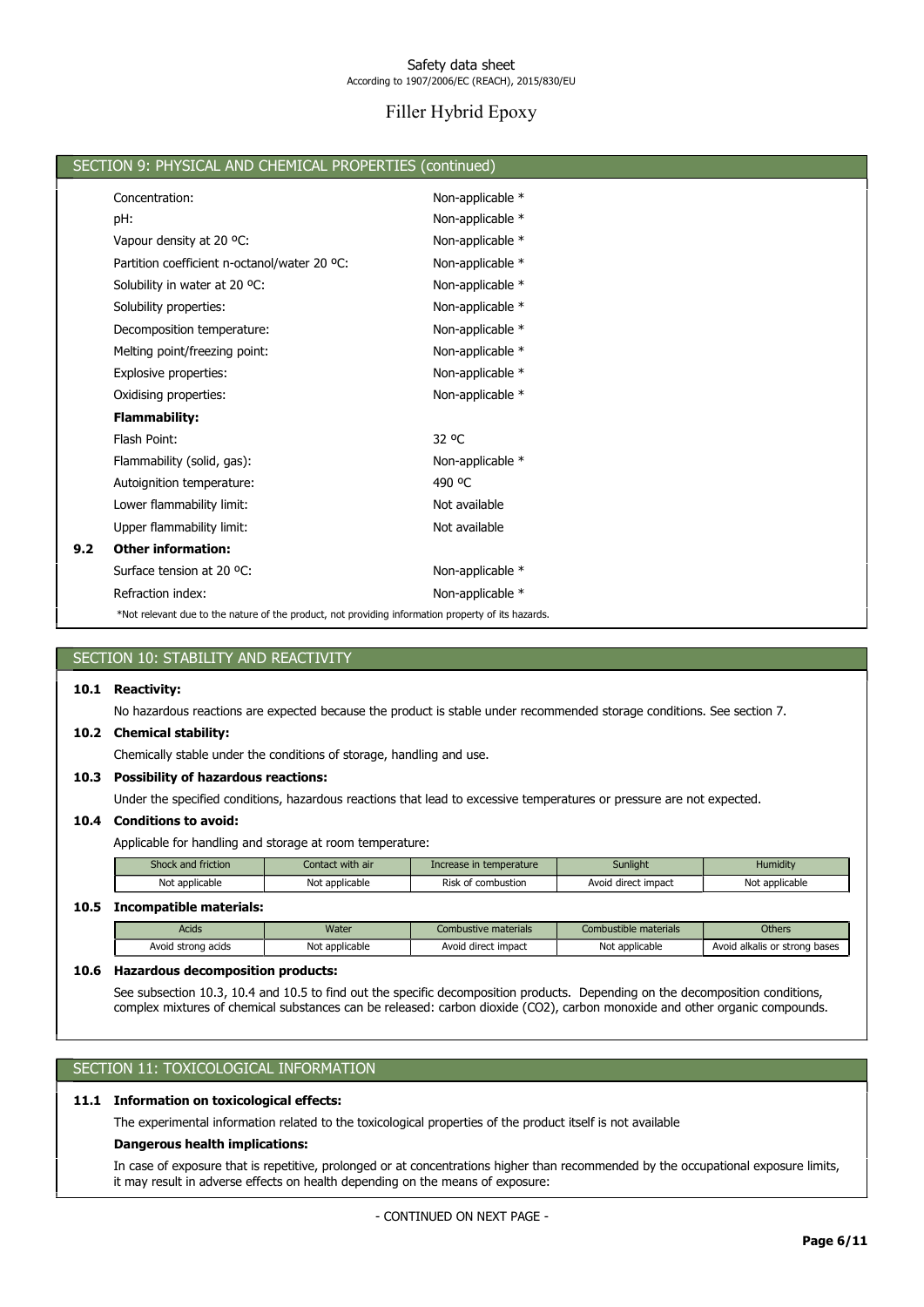# Filler Hybrid Epoxy

## SECTION 11: TOXICOLOGICAL INFORMATION (continued)

- A.- Ingestion (acute effect):
	- Acute toxicity : Based on available data, the classification criteria are not met, as it does not contain substances classified as dangerous for consumption. For more information see section 3.
	- Corrosivity/Irritability: The consumption of a considerable dose can cause irritation in the throat, abdominal pain, nausea and vomiting.
- B- Inhalation (acute effect):
	- Acute toxicity : Based on available data, the classification criteria are not met, however, it contains substances classified as dangerous for inhalation. For more information see section 3.
	- Corrosivity/Irritability: Based on available data, the classification criteria are not met, as it does not contain substances classified as dangerous for this effect. For more information see section 3.
- C- Contact with the skin and the eyes (acute effect):
	- Contact with the skin: Produces skin inflammation.
	- Contact with the eyes: Produces eye damage after contact.
- D- CMR effects (carcinogenicity, mutagenicity and toxicity to reproduction):
	- Carcinogenicity: Based on available data, the classification criteria are not met, as it does not contain substances classified as dangerous for the effects mentioned. For more information see section 3.
	- Mutagenicity: Based on available data, the classification criteria are not met, as it does not contain substances classified as dangerous for this effect. For more information see section 3.
	- Reproductive toxicity: Suspected of damaging the unborn child.
- E- Sensitizing effects:

- Respiratory: Based on available data, the classification criteria are not met, as it does not contain substances classified as dangerous with sensitising effects. For more information see section 3.

- Cutaneous: Based on available data, the classification criteria are not met, as it does not contain substances classified as dangerous for this effect. For more information see section 3.

F- Specific target organ toxicity (STOT) - single exposure:

Based on available data, the classification criteria are not met, as it does not contain substances classified as dangerous for this effect. For more information see section 3.

G- Specific target organ toxicity (STOT)-repeated exposure:

- Specific target organ toxicity (STOT)-repeated exposure: Serious health effects in the case of prolonged consumption, including death, serious functional disorders or morphological changes of toxicological importance.

- Skin: Based on available data, the classification criteria are not met, as it does not contain substances classified as dangerous for this effect. For more information see section 3.

H- Aspiration hazard:

Based on available data, the classification criteria are not met, as it does not contain substances classified as dangerous for this effect. For more information see section 3.

Other information:

Non-applicable

#### Specific toxicology information on the substances:

| Identification  | Acute toxicity  | Genus           |     |
|-----------------|-----------------|-----------------|-----|
| Styrene Monomer | LD50 oral       | >2000 mg/kg     |     |
| CAS: 100-42-5   | LD50 dermal     | >2000 mg/kg     |     |
| EC: 202-851-5   | LC50 inhalation | 12 mg/L $(4 h)$ | Rat |

## SECTION 12: ECOLOGICAL INFORMATION

The experimental information related to the eco-toxicological properties of the product itself is not available

12.1 Toxicity:

| <b>Identification</b>                  | Acute toxicity |                    | <b>Species</b>         | Genus      |
|----------------------------------------|----------------|--------------------|------------------------|------------|
| Styrene Monomer                        | <b>LC50</b>    | 64.7 mg/L $(96 h)$ | Carassius auratus      | Fish       |
| ICAS: 100-42-5                         | <b>EC50</b>    | 4.7 mg/L $(48 h)$  | Daphnia magna          | Crustacean |
| IEC: 202-851-5                         | <b>EC50</b>    | 67 mg/L (192 h)    | Microcystis aeruginosa | Algae      |
| Persistence and degradability:<br>12.2 |                |                    |                        |            |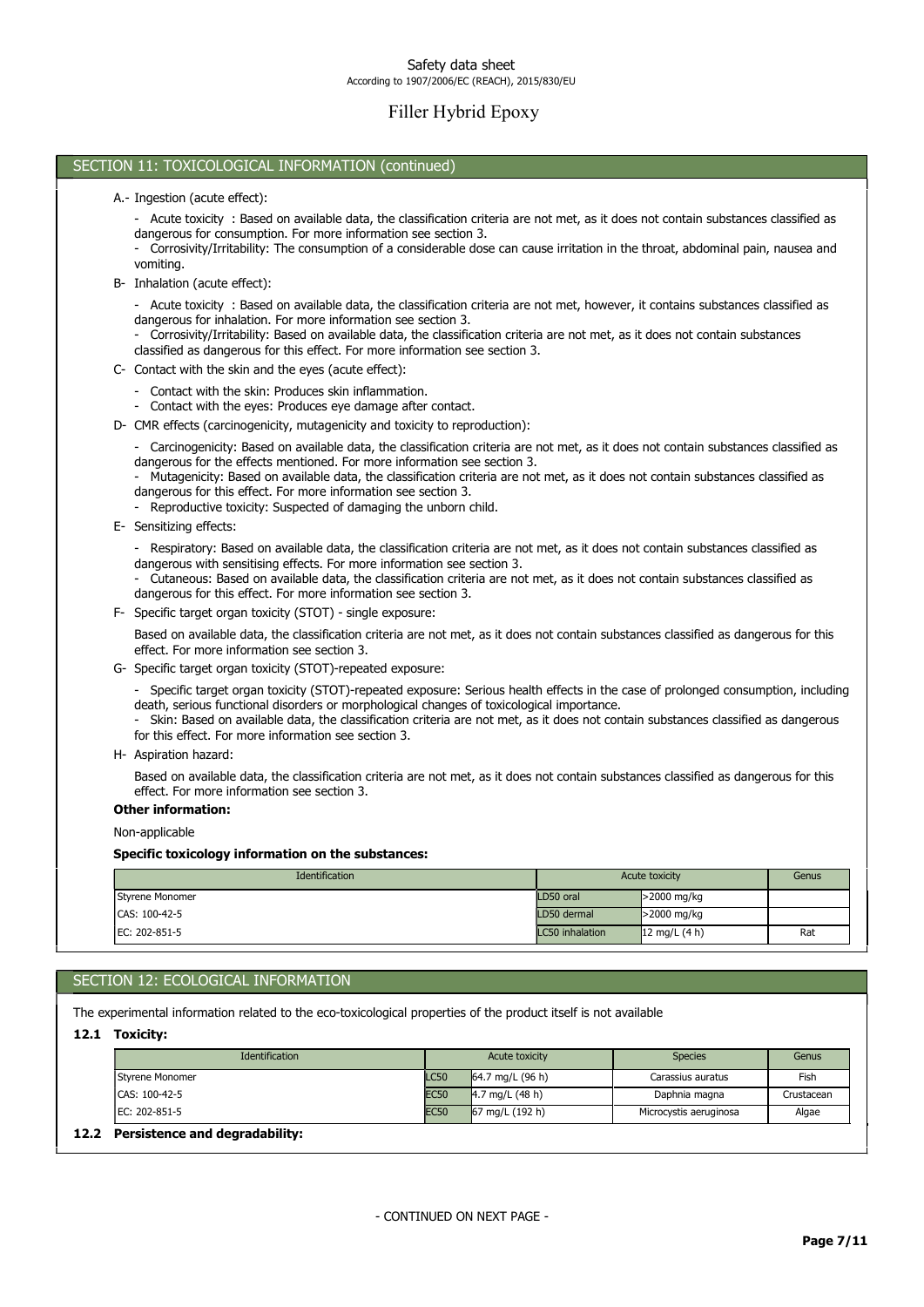# Filler Hybrid Epoxy

## SECTION 12: ECOLOGICAL INFORMATION (continued)

| <b>Identification</b> | Degradability    |               | Biodegradability |          |
|-----------------------|------------------|---------------|------------------|----------|
| Styrene Monomer       | BOD <sub>5</sub> | $1.96$ g O2/g | Concentration    | 100 mg/L |
| CAS: 100-42-5         | <b>COD</b>       | $2.8$ g O2/g  | Period           | 14 days  |
| IEC: 202-851-5        | BOD5/COD         | 10.7          | % Biodegradable  | $100 \%$ |

#### 12.3 Bioaccumulative potential:

| <b>Identification</b> | Bioaccumulation potential |      |  |
|-----------------------|---------------------------|------|--|
| Styrene Monomer       | <b>BCF</b>                | 14،  |  |
| CAS: 100-42-5         | Pow Log                   | 2.95 |  |
| EC: 202-851-5         | Potential                 | Low  |  |

#### 12.4 Mobility in soil:

| <b>Identification</b>    | Absorption/desorption |                       | Volatility |                |
|--------------------------|-----------------------|-----------------------|------------|----------------|
| <b>I</b> Styrene Monomer | lKoc                  | Non-applicable        | Henry      | Non-applicable |
| CAS: 100-42-5            | Conclusion            | Non-applicable        | Drv soil   | Non-applicable |
| IEC: 202-851-5           | Surface tension       | $3,21E-2 N/m (25 °C)$ | Moist soil | Non-applicable |

## 12.5 Results of PBT and vPvB assessment:

Non-applicable

### 12.6 Other adverse effects:

Not described

## SECTION 13: DISPOSAL CONSIDERATIONS

### 13.1 Waste treatment methods:

| Code | <b>Description</b>                                                                          | Waste class (Regulation (EU) No<br>1357/2014) |
|------|---------------------------------------------------------------------------------------------|-----------------------------------------------|
|      | It is not possible to assign a specific code, as it depends on the intended use by the user | Dangerous                                     |

#### Type of waste (Regulation (EU) No 1357/2014):

HP3 Flammable, HP4 Irritant — skin irritation and eye damage, HP5 Specific Target Organ Toxicity (STOT)/Aspiration Toxicity, HP10 Toxic for reproduction

### Waste management (disposal and evaluation):

Consult the authorized waste service manager on the assessment and disposal operations in accordance with Annex 1 and Annex 2 (Directive 2008/98/EC). As under 15 01 (2014/955/EC) of the code and in case the container has been in direct contact with the product, it will be processed the same way as the actual product. Otherwise, it will be processed as non-dangerous residue. We do not recommended disposal down the drain. See paragraph 6.2.

## Regulations related to waste management:

In accordance with Annex II of Regulation (EC) nº1907/2006 (REACH) the community or state provisions related to waste

management are stated

Community legislation: Directive 2008/98/EC, 2014/955/EU, Regulation (EU) No 1357/2014

### SECTION 14: TRANSPORT INFORMATION

#### Transport of dangerous goods by land:

With regard to ADR 2015 and RID 2015: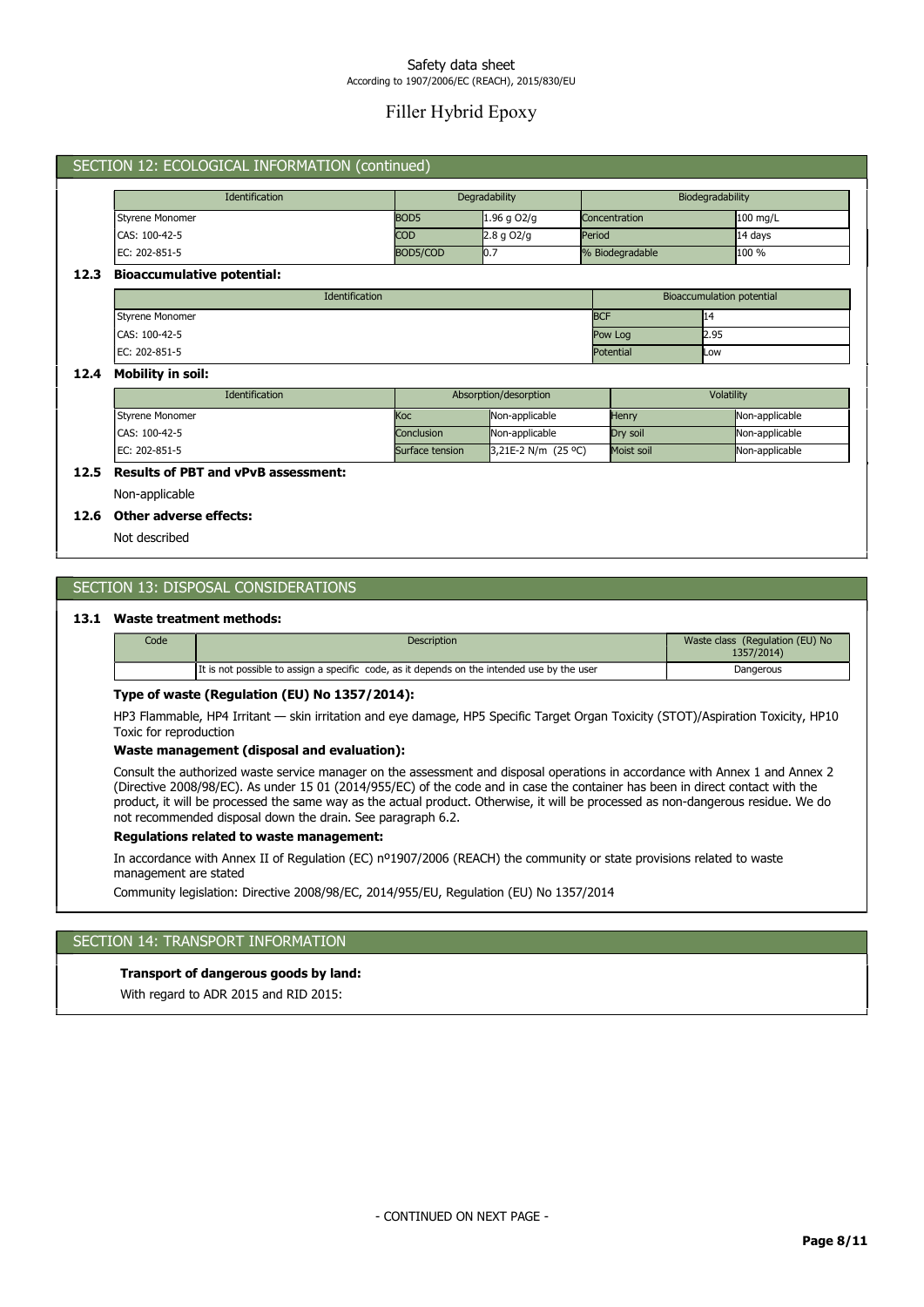# Filler Hybrid Epoxy

|                                      | SECTION 14: TRANSPORT INFORMATION (continued)                                                               |                     |
|--------------------------------------|-------------------------------------------------------------------------------------------------------------|---------------------|
|                                      |                                                                                                             |                     |
|                                      | 14.1 UN number:                                                                                             | <b>UN3269</b>       |
|                                      | 14.2 UN proper shipping name:                                                                               | POLYESTER RESIN KIT |
|                                      | 14.3 Transport hazard class(es):                                                                            | 3                   |
|                                      | Labels:                                                                                                     | 3                   |
|                                      | 14.4 Packing group:                                                                                         | Ш                   |
|                                      | 14.5 Dangerous for the                                                                                      | No                  |
|                                      | environment:                                                                                                |                     |
|                                      | 14.6 Special precautions for user                                                                           |                     |
|                                      | Special regulations:                                                                                        | 236, 340<br>E       |
|                                      | Tunnel restriction code:                                                                                    |                     |
|                                      | Physico-Chemical properties:                                                                                | see section 9       |
|                                      | Limited quantities:                                                                                         | 5 L                 |
|                                      | 14.7 Transport in bulk according to Non-applicable<br><b>Annex II of Marpol and the</b>                     |                     |
|                                      | <b>IBC Code:</b>                                                                                            |                     |
| Transport of dangerous goods by sea: |                                                                                                             |                     |
| With regard to IMDG 37-14:           |                                                                                                             |                     |
|                                      |                                                                                                             |                     |
|                                      | 14.1 UN number:                                                                                             | <b>UN3269</b>       |
|                                      | 14.2 UN proper shipping name:                                                                               | POLYESTER RESIN KIT |
|                                      | 14.3 Transport hazard class(es):                                                                            | 3                   |
|                                      | Labels:                                                                                                     | 3                   |
|                                      | 14.4 Packing group:                                                                                         | Ш                   |
|                                      | 14.5 Dangerous for the                                                                                      | No                  |
|                                      | environment:                                                                                                |                     |
|                                      | 14.6 Special precautions for user                                                                           |                     |
|                                      | Special regulations:                                                                                        | 236                 |
|                                      | EmS Codes:                                                                                                  | F-E, S-D            |
|                                      | Physico-Chemical properties:                                                                                | see section 9       |
|                                      | Limited quantities:                                                                                         | 5 L                 |
|                                      | 14.7 Transport in bulk according to Non-applicable<br>Annex II of Marpol and the                            |                     |
|                                      | <b>IBC Code:</b>                                                                                            |                     |
| Transport of dangerous goods by air: |                                                                                                             |                     |
| With regard to IATA/ICAO 2015:       |                                                                                                             |                     |
|                                      |                                                                                                             |                     |
|                                      | 14.1 UN number:                                                                                             | UN3269              |
|                                      | 14.2 UN proper shipping name:                                                                               | POLYESTER RESIN KIT |
|                                      | 14.3 Transport hazard class(es):                                                                            | $\mathbf{3}$        |
|                                      | Labels:                                                                                                     | 3                   |
|                                      | 14.4 Packing group:                                                                                         | Ш                   |
|                                      | 14.5 Dangerous for the<br>environment:                                                                      | No                  |
|                                      | 14.6 Special precautions for user                                                                           |                     |
|                                      | Physico-Chemical properties:                                                                                | see section 9       |
|                                      | 14.7 Transport in bulk according to Non-applicable<br><b>Annex II of Marpol and the</b><br><b>IBC Code:</b> |                     |
|                                      |                                                                                                             |                     |

## SECTION 15: REGULATORY INFORMATION

Article 95, REGULATION (EU) No 528/2012: Non-applicable Regulation (EC) 1005/2009, about substances that deplete the ozone layer: Non-applicable Substances included in Annex XIV of REACH ("Authorisation List") and sunset date: Non-applicable Candidate substances for authorisation under the Regulation (EC) 1907/2006 (REACH): Non-applicable 15.1 Safety, health and environmental regulations/legislation specific for the substance or mixture:

- CONTINUED ON NEXT PAGE -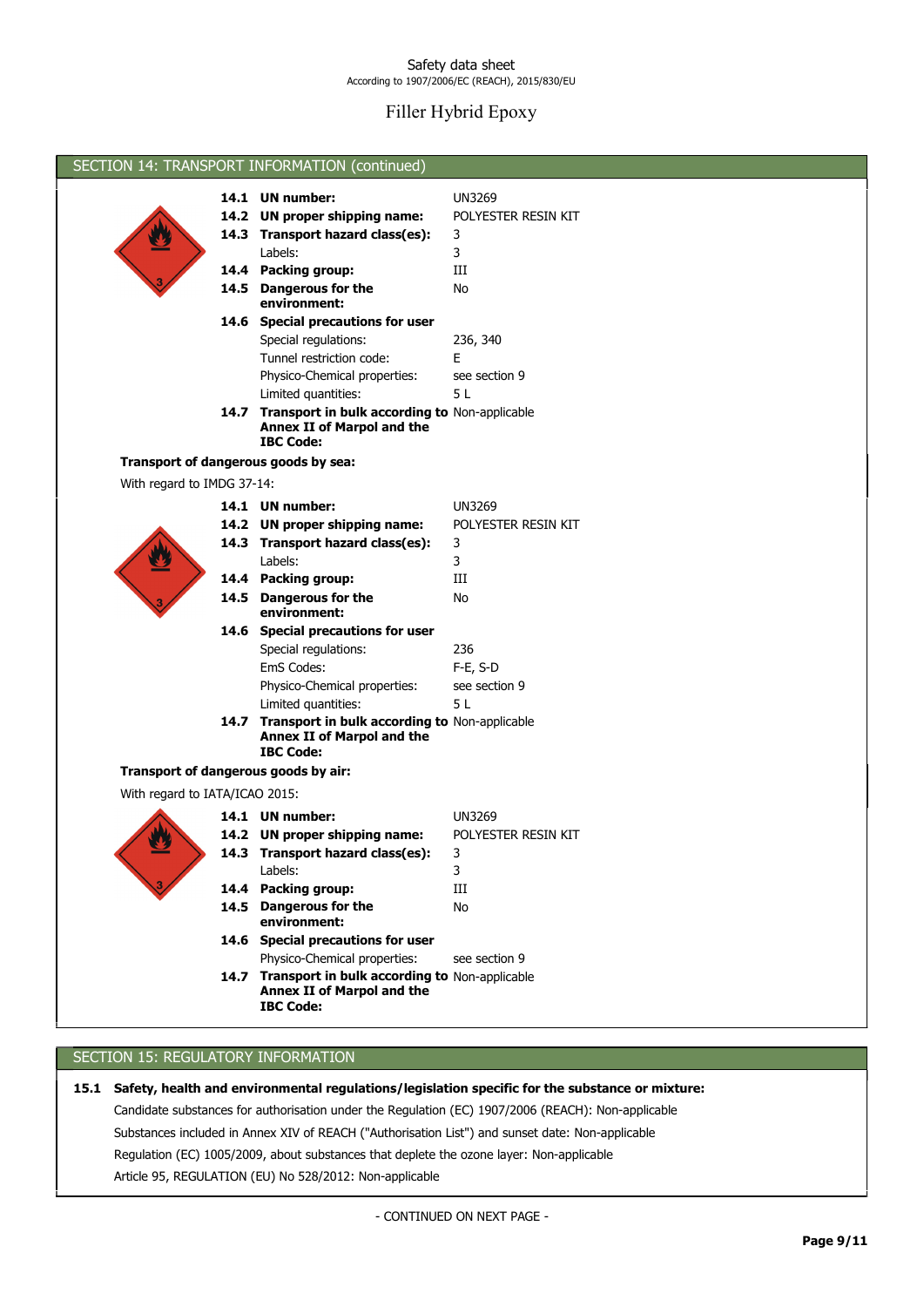## Filler Hybrid Epoxy

## SECTION 15: REGULATORY INFORMATION (continued)

REGULATION (EU) No 649/2012, in relation to the import and export of hazardous chemical products: Non-applicable

Limitations to commercialisation and the use of certain dangerous substances and mixtures (Annex XVII REACH, etc ….):

Non-applicable

#### Specific provisions in terms of protecting people or the environment:

It is recommended to use the information included in this safety data sheet as data used in a risk evaluation of the local circumstances in order to establish the necessary risk prevention measures for the manipulation, use, storage and disposal of this product.

#### Other legislation:

The product could be affected by sectorial legislation

#### 15.2 Chemical safety assessment:

The supplier has not carried out evaluation of chemical safety.

## SECTION 16: OTHER INFORMATION

#### Legislation related to safety data sheets:

This safety data sheet has been designed in accordance with ANNEX II-Guide to the compilation of safety data sheets of Regulation (EC) Nº 1907/2006 (Regulation (EC) Nº 2015/830)

## Modifications related to the previous Safety Data Sheet which concerns the ways of managing risks.:

Non-applicable

## Texts of the legislative phrases mentioned in section 2:

H226: Flammable liquid and vapour

H315: Causes skin irritation

H319: Causes serious eye irritation

H372: Causes damage to organs through prolonged or repeated exposure

H361d: Suspected of damaging the unborn child.

#### Texts of the legislative phrases mentioned in section 3:

The phrases indicated do not refer to the product itself; they are present merely for informative purposes and refer to the individual components which appear in section 3

#### CLP Regulation (EC) nº 1272/2008:

Acute Tox. 4: H332 - Harmful if inhaled Eye Irrit. 2: H319 - Causes serious eye irritation Flam. Liq. 3: H226 - Flammable liquid and vapour Repr. 2: H361 - Suspected of damaging fertility or the unborn child Skin Irrit. 2: H315 - Causes skin irritation STOT RE 1: H372 - Causes damage to organs through prolonged or repeated exposure

### Classification procedure:

Flam. Liq. 3: Calculation method (2.6.4.3) Skin Irrit. 2: Calculation method Eye Irrit. 2: Calculation method STOT RE 1: Calculation method Repr. 2: Calculation method

#### Advice related to training:

Minimal training is recommended to prevent industrial risks for staff using this product, in order to facilitate their comprehension and interpretation of this safety data sheet, as well as the label on the product.

#### Principal bibliographical sources:

http://esis.jrc.ec.europa.eu http://echa.europa.eu http://eur-lex.europa.eu

Abbreviations and acronyms: